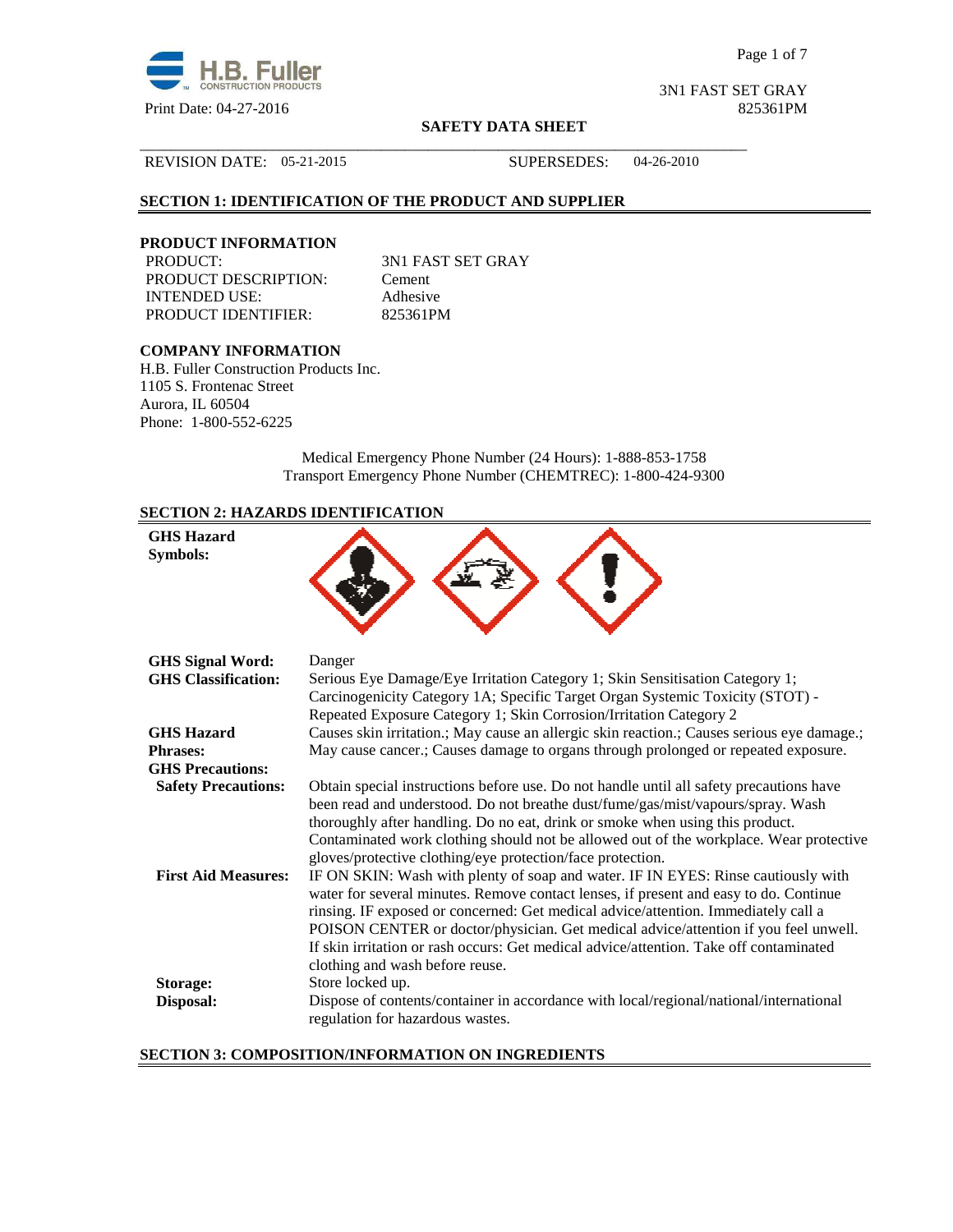

#### 3N1 FAST SET GRAY Print Date: 04-27-2016 825361PM

## **SAFETY DATA SHEET**

| <b>Chemical Name</b>               | CAS#       | <b>PERCENT</b> | <b>Classification</b>  | <b>Note</b>   |
|------------------------------------|------------|----------------|------------------------|---------------|
| Alumina cement                     | 65997-16-2 | $30 - 50$      | Eye Dam. 1; H318       |               |
|                                    |            |                | Skin Irrit. 2; H315    |               |
| Portland cement                    | 65997-15-1 | $10 - 30$      | Eye Dam. 1; H318       | * (see below) |
|                                    |            |                | Skin Irrit. 2; H315    |               |
|                                    |            |                | Skin Sens. 1; H317     |               |
|                                    |            |                | STOT SE 3; H335        |               |
| Crystalline silica                 | 14808-60-7 | $10 - 30$      | Carc. 1A: H350         | * (see below) |
|                                    |            |                | <b>STOT RE 1: H372</b> |               |
| Kieselguhr, soda ash flux-calcined | 68855-54-9 | $5 - 10$       | <b>STOT RE 2: H373</b> |               |
| Cristobalite                       | 14464-46-1 | $1 - 5$        | Acute Tox. 4; H332     | * (see below) |
|                                    |            |                | Carc. 2; H351          |               |
|                                    |            |                | <b>STOT RE 1: H372</b> |               |
| Calcium oxide, CaO:CAS:1305-78-8   | 1305-78-8  | $0.1 - 1$      | Acute Tox. 4; H302     |               |
|                                    |            |                | Eye Dam. 1; H318       |               |
|                                    |            |                | Skin Irrit. 2; H315    |               |
|                                    |            |                | STOT SE 3: H335        |               |

Unlisted ingredients are not 'hazardous' per the Occupational Safety and Health Administration Hazard Communication Standard (29 CFR 1910.1200) and/or are not found on the Canadian Workplace Hazardous Materials Information System ingredient disclosure list. See Section 8 for exposure limit guidelines.

## **SECTION 4: FIRST AID MEASURES**

 IF IN EYES: Flush eyes with plenty of water for at least 20 minutes retracting eyelids often. Tilt the head to prevent chemical from transferring to the uncontaminated eye. Get immediate medical attention.

 IF ON SKIN: Wash with soap and water. Remove contaminated clothing and launder. Get medical attention if irritation develops or persists.

IF INHALED: Remove to fresh air. Restore breathing, if necessary. Call a physician if symptoms persist. IF SWALLOWED:Severely irritating. Do not induce vomiting. Seek medical attention immediately. Drink 2 glasses of water or milk to dilute. Do not give anything by mouth to an unconscious person.

## **SECTION 5: FIRE FIGHTING MEASURES**

| EXTINGUISHING MEDIA:<br>UNUSUAL FIRE AND EXPLOSION HAZARDS: | Use water spray, foam, dry chemical or carbon dioxide.<br>There is a possibility of pressure buildup in closed containers                                                                   |
|-------------------------------------------------------------|---------------------------------------------------------------------------------------------------------------------------------------------------------------------------------------------|
| SPECIAL FIRE FIGHTING INSTRUCTIONS:                         | when heated. Water spray may be used to cool the containers.<br>Persons exposed to products of combustion should wear self-<br>contained breathing apparatus and full protective equipment. |
| HAZARDOUS COMBUSTION PRODUCTS:                              | Carbon dioxide, Carbon monoxide Silicon dioxide Sulfur<br>containing gases                                                                                                                  |

## **SECTION 6: ACCIDENTAL RELEASE MEASURES**

| <b>SPECIAL PROTECTION:</b> | Exposure to the spilled material may be irritating or harmful. Follow<br>personal protective equipment recommendations found in Section 8 of<br>this MSDS. Additional precautions may be necessary based on special<br>circumstances created by the spill including; the material spilled, the |
|----------------------------|------------------------------------------------------------------------------------------------------------------------------------------------------------------------------------------------------------------------------------------------------------------------------------------------|
| METHODS FOR CLEAN-UP:      | quantity of the spill, the area in which the spill occurred.<br>Avoid creating dusts. Eliminate ignition sources. If a vacuum is used,<br>ensure that the material is wetted or otherwise treated so an explosive<br>dust atmosphere is not created within the vacuum.                         |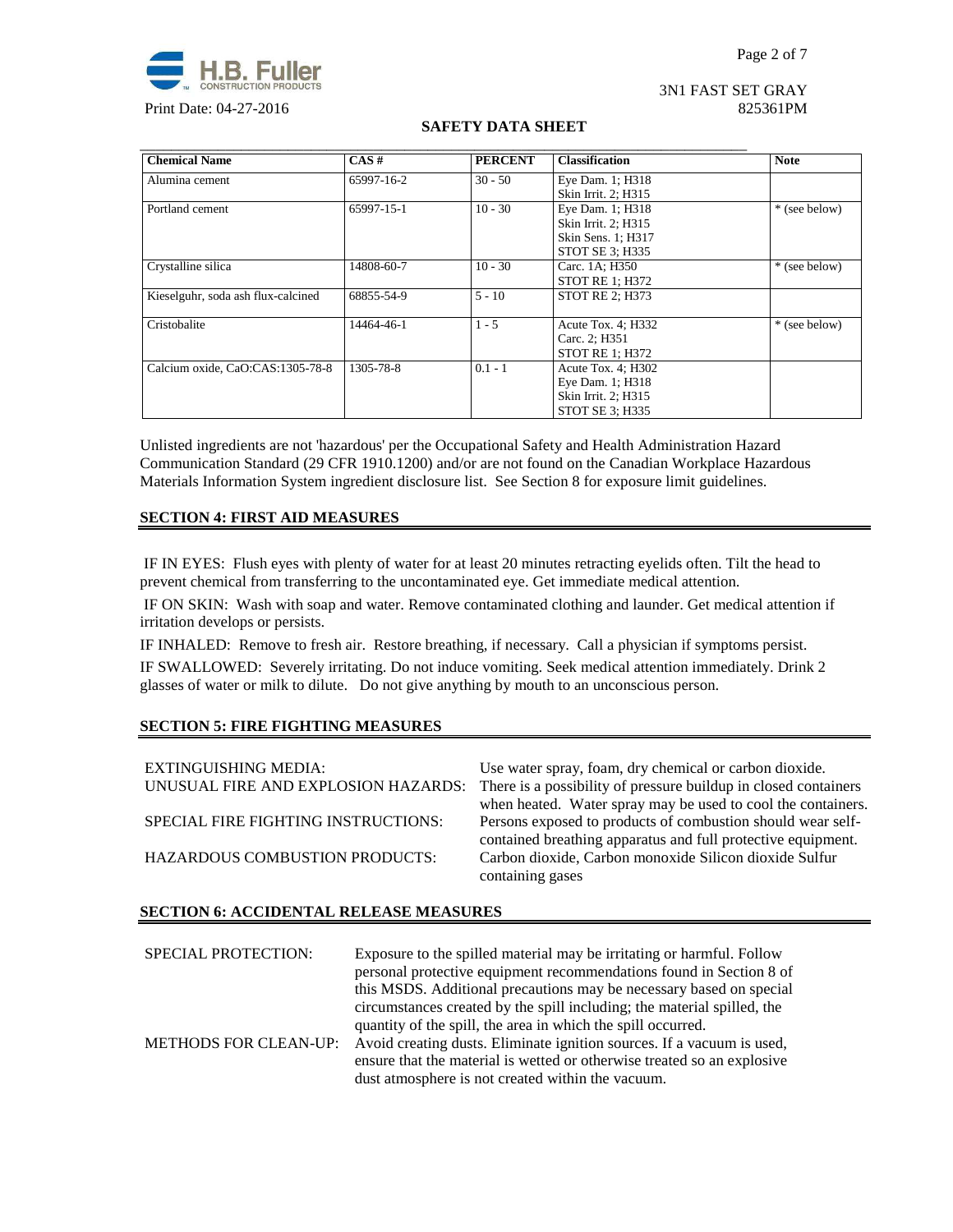

#### **SAFETY DATA SHEET**

## Transport Emergency Phone Number (CHEMTREC): 1-800-424-9300

## **SECTION 7: HANDLING AND STORAGE**

Handling: Avoid contacting and avoid breathing the material. Use only in a well ventilated area. Avoid breathing material.

\_\_\_\_\_\_\_\_\_\_\_\_\_\_\_\_\_\_\_\_\_\_\_\_\_\_\_\_\_\_\_\_\_\_\_\_\_\_\_\_\_\_\_\_\_\_\_\_\_\_\_\_\_\_\_\_\_\_\_\_\_\_\_\_\_\_\_\_\_\_\_\_\_\_\_\_\_\_

Storage: Store in a cool, dry place. Consult the Technical Data Sheet for specific storage instructions.

## **SECTION 8: EXPOSURE CONTROLS/PERSONAL PROTECTION**

| <b>EXPOSURE LIMITS:</b> |                    |                                                                                                                         |                                                                                                                                                    |
|-------------------------|--------------------|-------------------------------------------------------------------------------------------------------------------------|----------------------------------------------------------------------------------------------------------------------------------------------------|
| <b>Chemical Name</b>    | <b>Note</b>        | <b>ACGIH EXPOSURE LIMITS</b>                                                                                            | <b>OSHA PEL</b>                                                                                                                                    |
| Portland cement         | $*$ (see<br>below) | 1 mg/m3 TWA (particulate matter<br>containing no asbestos and $\langle 1\%$ crystalline<br>silica, respirable fraction) | 15 mg/m3 TWA (total dust); 5 mg/m3 TWA<br>(respirable fraction)                                                                                    |
| Calcium carbonate       | $*$ (see<br>below) | No data available.                                                                                                      | 15 mg/m3 TWA (total dust); 5 mg/m3 TWA<br>(respirable fraction)                                                                                    |
| Crystalline silica      | * (see<br>below)   | 0.025 mg/m3 TWA (respirable fraction)                                                                                   | $((250)/(%SiO2 + 5)$ mppcf TWA<br>(respirable)); $((10)/(%SiO2 + 2)$ mg/m3<br>TWA (respirable)); $((30)/(%SiO2 + 2))$<br>$mg/m3$ TWA (total dust)) |
| Calcium sulfate         | $*$ (see<br>below) | 10 mg/m3 TWA (inhalable fraction)                                                                                       | 15 mg/m3 TWA (total dust); 5 mg/m3 TWA<br>(respirable fraction)                                                                                    |
| Cristobalite            | * (see<br>below)   | 0.025 mg/m3 TWA (respirable fraction)                                                                                   | Not established                                                                                                                                    |

#### **ENGINEERING CONTROL METHODS:**

| <b>VENTILATION:</b>     | Use local exhaust ventilation or other engineering controls to<br>minimize exposures.                                                                                                                                                                                                                                                                                                               |
|-------------------------|-----------------------------------------------------------------------------------------------------------------------------------------------------------------------------------------------------------------------------------------------------------------------------------------------------------------------------------------------------------------------------------------------------|
| <b>EYE PROTECTION:</b>  | Wear safety glasses with side shields when handling this product.<br>Wear additional eye protection such as chemical splash goggles<br>and/or face shield when the possibility exists for eye contact with<br>splashing or spraying liquid, or airborne material. Have an eye wash<br>station available.                                                                                            |
| <b>SKIN PROTECTION:</b> | Avoid skin contact by wearing chemically resistant gloves and long<br>sleeved shirt. An apron may be appropriate if splashing can occur.                                                                                                                                                                                                                                                            |
| GLOVES:                 | Nitrile                                                                                                                                                                                                                                                                                                                                                                                             |
| RESPIRATORY PROTECTION: | Respiratory protection may be required to avoid over exposure when<br>handling this product. Use a respirator if general room ventilation is<br>not available or sufficient to eliminate symptoms. NIOSH approved<br>air purifying respirator with dust/mist filter.<br>Respirators should be selected by and used following requirements<br>found in OSHA's respirator standard (29 CFR 1910.134). |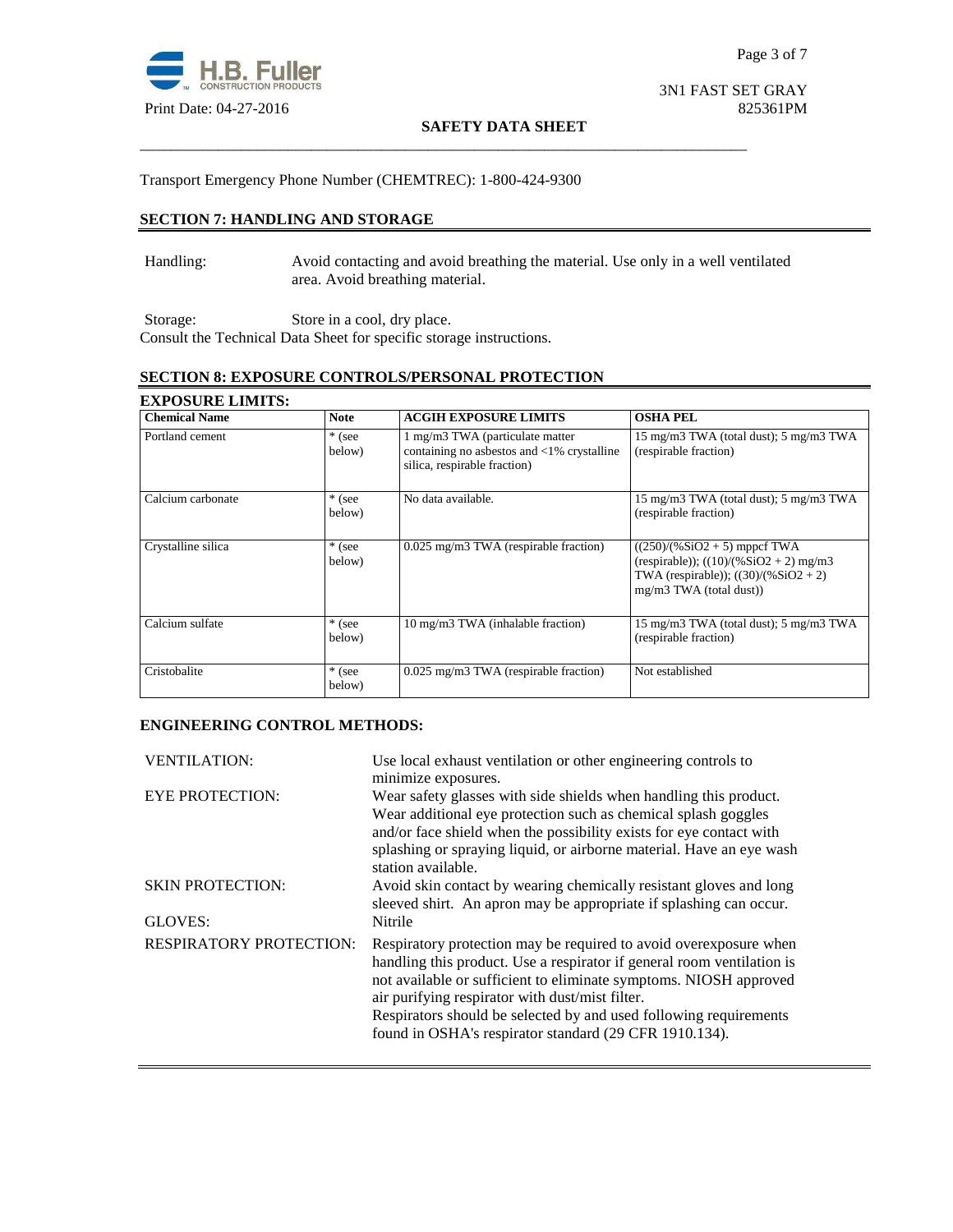

3N1 FAST SET GRAY

#### **SAFETY DATA SHEET**

\_\_\_\_\_\_\_\_\_\_\_\_\_\_\_\_\_\_\_\_\_\_\_\_\_\_\_\_\_\_\_\_\_\_\_\_\_\_\_\_\_\_\_\_\_\_\_\_\_\_\_\_\_\_\_\_\_\_\_\_\_\_\_\_\_\_\_\_\_\_\_\_\_\_\_\_\_\_

#### **SECTION 9: PHYSICAL AND CHEMICAL PROPERTIES**

PHYSICAL STATE: Solid COLOR: Gray ODOR: Odorless ODOR THRESHOLD: Not established pH: Not established FREEZING/MELTING POINT (deg. C): Not established BOILING POINT (deg. C): Not established FLASH POINT: Non flammable EVAPORATION RATE: Not established FLAMMABILITY: Not a flammable solid or gas UPPER EXPLOSIVE LIMIT (% in air): Not established LOWER EXPLOSIVE LIMIT (% in air): Not established VAPOR PRESSURE (mm Hg): Not established VAPOR DENSITY: Not established WEIGHT PER GALLON (lbs.): 7.50 SPECIFIC GRAVITY: 0.900 SOLUBILITY: Not established OCTANOL/WATER COEFFICIENT: Not established AUTOIGNITION TEMPERATURE: Not established DECOMPOSITION TEMPERATURE: Not established VISCOSITY: No data available. SOLIDS (% by weight): 100.0 VOC, weight percent 0.00

#### **SECTION 10: STABILITY AND REACTIVITY**

STABILITY: Stable under normal conditions. CHEMICAL INCOMPATIBILITY: Not established HAZARDOUS POLYMERIZATION: Will not occur.

HAZARDOUS DECOMPOSITION PRODUCTS: Carbon monoxide, carbon dioxide Silicon dioxide Sulfur containing gases

## **SECTION 11: TOXICOLOGICAL INFORMATION**

| Component Toxicity / Toxicology Data: |                               |  |
|---------------------------------------|-------------------------------|--|
| <b>COMPONENT NAME</b>                 | <b>LD50/LC50</b>              |  |
| Calcium carbonate                     | ORAL LD50 RAT 6,450 MG/KG     |  |
| Crystalline silica                    | ORAL LD50 RAT 500 MG/KG       |  |
| Fly ash                               | ORAL LD50 RAT $> 2,000$ MG/KG |  |
| Calcium sulfate                       | ORAL LD50 RAT $> 3,000$ MG/KG |  |

## **Component Toxicity / Toxicology Data:**

## **This product is a mixture. Unless noted, the information below is based on components.**

Skin corrosion / irritation: Can cause moderate skin irritation, defatting, and dermatitis. Not likely to cause permanent damage.

Serious eye damage / irritation :Can cause moderate irritation, tearing and reddening.

Respiratory / skin sensitization: May cause an allergic skin reaction.

Germ cell mutagenicity: No data available.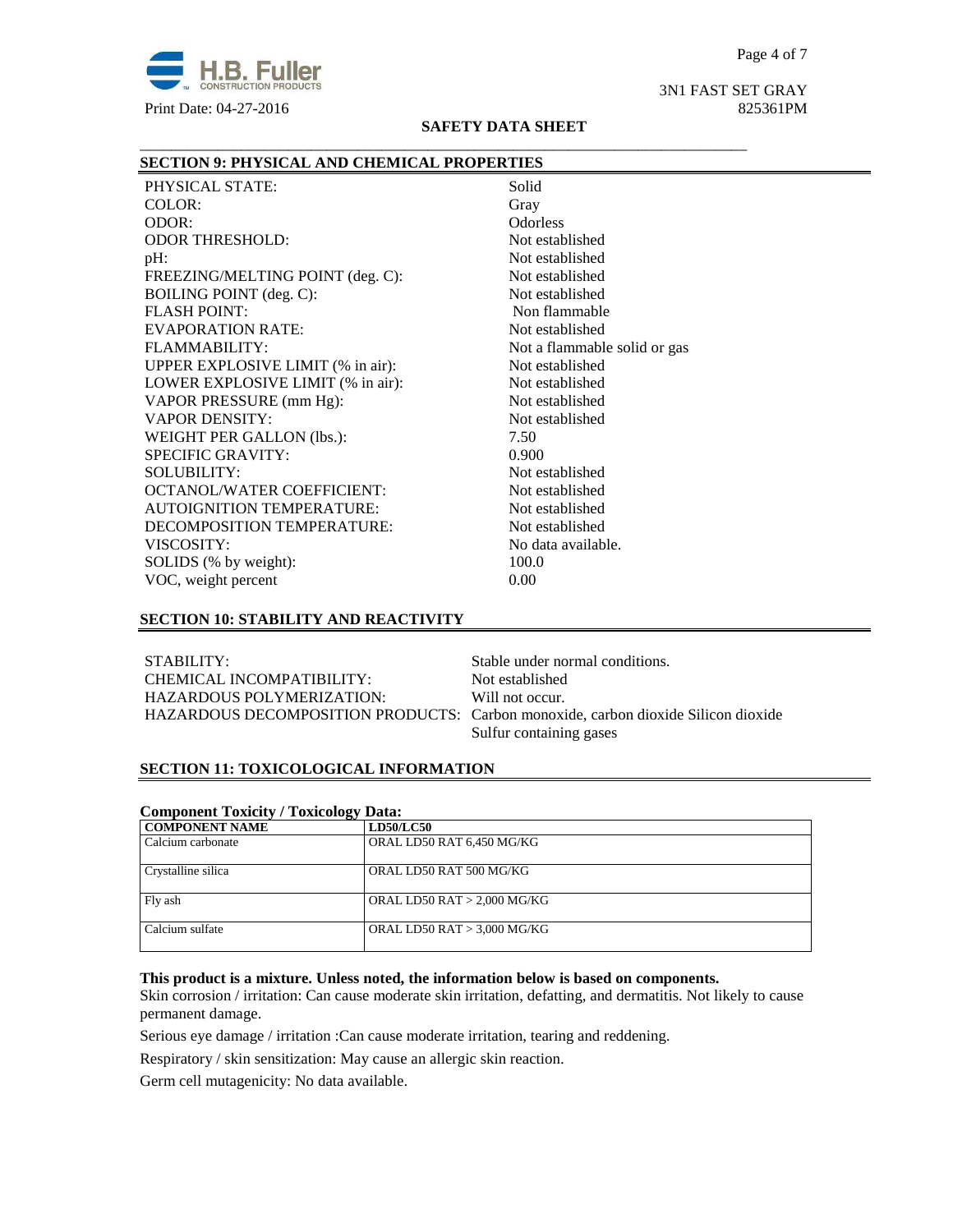

3N1 FAST SET GRAY

#### **SAFETY DATA SHEET**

\_\_\_\_\_\_\_\_\_\_\_\_\_\_\_\_\_\_\_\_\_\_\_\_\_\_\_\_\_\_\_\_\_\_\_\_\_\_\_\_\_\_\_\_\_\_\_\_\_\_\_\_\_\_\_\_\_\_\_\_\_\_\_\_\_\_\_\_\_\_\_\_\_\_\_\_\_\_

Carcinogenicity: Contains a material that may cause cancer.

Reproductive toxicity: No data available.

Specific target organ toxicity-single exposure:No data available.

Respiratory irritation / Narcotic effects: May cause respiratory irritation.

Specific target organ toxicity-repeated exposure:Causes damage to organs through prolonged or repeated exposure.

Target organs potentially affected by exposure: Lungs

Aspiration hazard: No data available.

Medical Conditions Aggravated by Exposure: Lung disease

## **SECTION 12: ECOLOGICAL INFORMATION**

| OVERVIEW:               | No ecological information available for this product. |
|-------------------------|-------------------------------------------------------|
| MOBILITY:               | No data available.                                    |
| PERSISTENCE:            | No data available.                                    |
| <b>BIOACCUMULATION:</b> | No data available.                                    |

#### **This product has not been tested for ecological effects. Relevant information for components is listed below:**

| Component:      | <b>Ecotoxicity values:</b>                                                              |
|-----------------|-----------------------------------------------------------------------------------------|
| Calcium sulfate | <b>Acute Toxicity (Fish):</b> 96 Hr LC50 Lepomis macrochirus: 2980 mg/L [static]: 96 Hr |
|                 | LC50 Pimephales promelas: >1970 mg/L [static]                                           |
|                 | <b>Acute Toxicity (Daphnia):</b> Not established                                        |
|                 | <b>Acute Toxicity (Algae): Not established</b>                                          |

#### **SECTION 13: DISPOSAL CONSIDERATIONS**

To the best of our knowledge, this product does not meet the definition of hazardous waste under the U.S. EPA Hazardous Waste Regulations 40 CFR 261. Dispose of in an approved landfill. Consult your state, local or provincial authorities and your local waste vendor for more restrictive requirements.

#### **SECTION 14: TRANSPORT INFORMATION**

Consult Bill of Lading for transportation information.

| US DOT: | <b>NOT REGULATED</b> |
|---------|----------------------|
| IATA:   | <b>NOT REGULATED</b> |

#### **SECTION 15: REGULATORY INFORMATION**

| <b>INVENTORY STATUS</b> |                                                                                                                                                |
|-------------------------|------------------------------------------------------------------------------------------------------------------------------------------------|
| U.S. EPA TSCA:          | This product is in compliance with the Toxic Substances Control Act's<br>Inventory requirements.                                               |
| CANADIAN CEPA DSL:      | The components of this product are included on the DSL or are exempt<br>from DSL requirements.                                                 |
| <b>EUROPEAN REACH:</b>  | As a result of the introduction of REACH into Europe, this product<br>cannot be imported into Europe unless the REACH requirements are<br>met. |
| <b>AUSTRALIA AICS:</b>  | This product contains a component that is not on the Australian<br>Inventory (AICS).                                                           |

If you need more information about the inventory status of this product call 651-236-5858.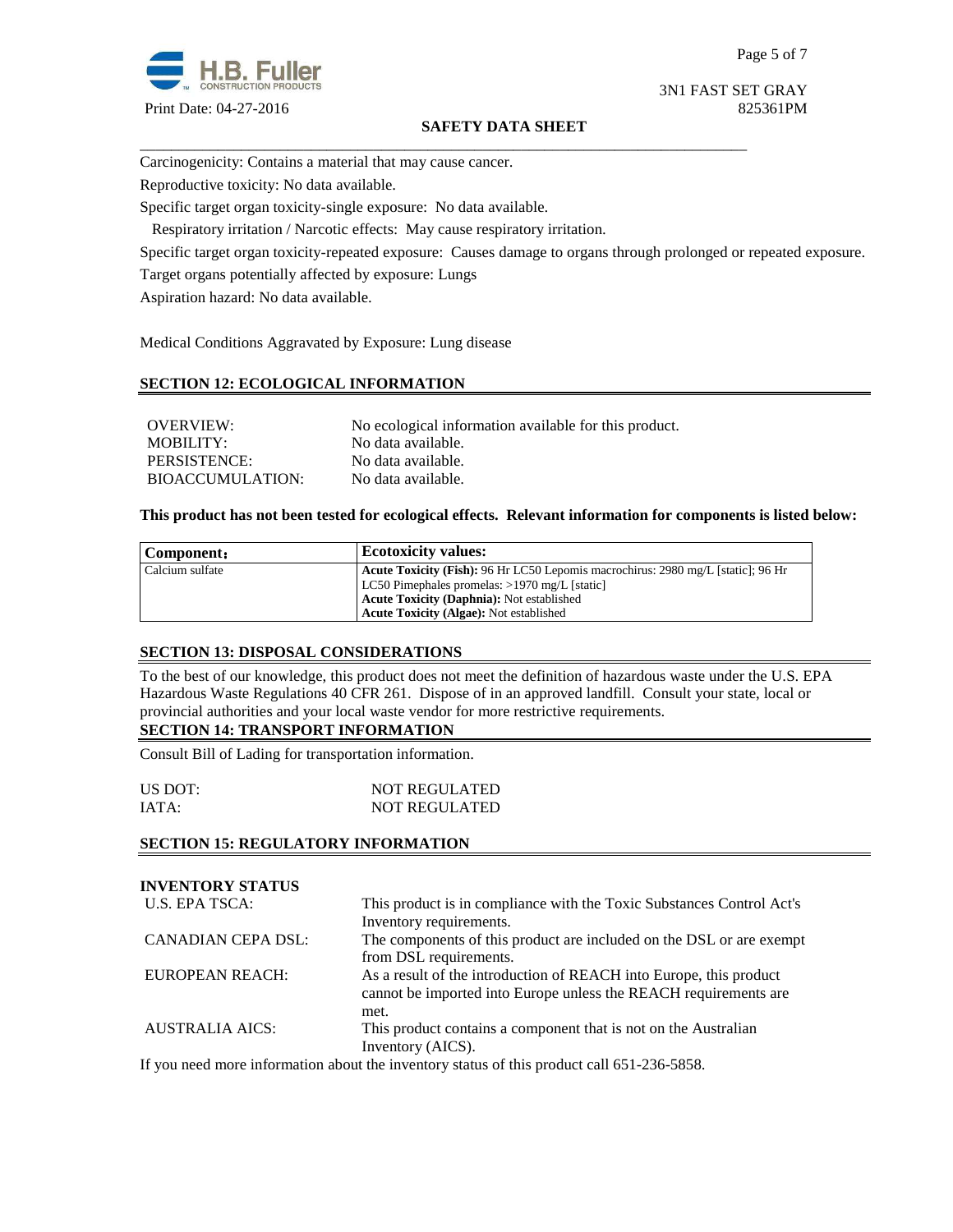

Page 6 of 7

#### 3N1 FAST SET GRAY Print Date: 04-27-2016 825361PM

#### **SAFETY DATA SHEET**

\_\_\_\_\_\_\_\_\_\_\_\_\_\_\_\_\_\_\_\_\_\_\_\_\_\_\_\_\_\_\_\_\_\_\_\_\_\_\_\_\_\_\_\_\_\_\_\_\_\_\_\_\_\_\_\_\_\_\_\_\_\_\_\_\_\_\_\_\_\_\_\_\_\_\_\_\_\_ This product may contain chemical substances that are regulated for export by various government agencies (such as the Environmental Protection Agency, the Bureau of Industry and Security, or the Drug Enforcement Administration, among others). Before exporting this product from the USA or Canada, we recommend you contact us at reg.request@hbfuller.com to request an export review.

| This product contains a chemical substance that is | D-Glucuronic acid, polymer with 6-deoxy-L-                                                                     |
|----------------------------------------------------|----------------------------------------------------------------------------------------------------------------|
| subject to a Significant New Use Rule (SNUR)       | mannose and D-glucose, acetate, calcium                                                                        |
| under Section $5(a)(2)$ of TSCA:                   | magnesium potassium sodium salt                                                                                |
|                                                    | 40 CFR 721.2076 (PMN P-00-0007) (SNUR does<br>not apply if this material is used in a cementitious<br>product) |

#### FEDERAL REPORTING

EPA SARA Title III Section 313

Unless listed below, this product does not contain toxic chemical(s) subject to the reporting requirements of section 313 of Title III of the Superfund Amendments and Reauthorization Act of 1986 (SARA) and 40 CFR part 372. EPA has advised that when a percentage range is listed the midpoint may be used to fulfill reporting obligations.<br>
Chemical Name **Chemical Name** 

#### STATE REPORTING

Proposition 65, The Safe Drinking Water and Toxic Enforcement Act of 1986:

Unless listed below, this product does not contain known levels of any chemical known to the State of California to cause cancer or reproductive harm.

| <b>Chemical Name/List</b> |                             | CAS           | Percent        |
|---------------------------|-----------------------------|---------------|----------------|
| <b>Ouartz</b>             | (Carcinogen)                | 14808-60-7    | $10 - 30$      |
| Titanium dioxide          | (Carcinogen)                | 13463-67-7    | $0.001 - 0.01$ |
| Acetaldehyde              | (Carcinogen)                | $75-07-0$     | $0.001 - 0.01$ |
| Benzene                   | (Carcinogen)                | $71-43-2$     | $0.001 - 0.01$ |
| Chromium VI               | (Carcinogen)                |               | $< 10$ ppm     |
| Nickel                    | (Carcinogen)                |               | $< 10$ ppm     |
| Lead compounds            | (Carcinogen)                |               | $< 10$ ppm     |
| Lithium carbonate         | (Developmental toxin)       | 554-13-2      | $0.01 - 0.1$   |
| Methanol                  | (Developmental toxin)       | $67-56-1$     | $0.001 - 0.01$ |
| Benzene                   | (Developmental toxin)       | $71 - 43 - 2$ | $0.001 - 0.01$ |
| Toluene                   | (Developmental toxin)       | 108-88-3      | $0.001 - 0.01$ |
| Benzene, methyl-          | (Female reproductive toxin) | 108-88-3      | $0.001 - 0.01$ |
| Benzene                   | (Male reproductive toxin)   | $71-43-2$     | $0.001 - 0.01$ |

#### **Substances of Very High Concern (SVHC) Content:**

Unless listed below, this product does not contain SVHC's.

#### **SECTION 16: OTHER INFORMATION**

SDS VERSION DATE: 05-21-2015

This Safety Data Sheet is prepared to comply with the United States Occupational Safety and Health Administration (OSHA) Hazard Communication Standard (29 CFR 1910.1200) and the Canadian Workplace Hazardous Materials Information System (WHMIS).

HMIS RATING: HEALTH -- 2 FLAMMABILITY -- 0 REACTIVITY -- 0 See SECTION 8: EXPOSURE CONTROLS/PERSONAL PROTECTION for personal protective equipment recommendations.